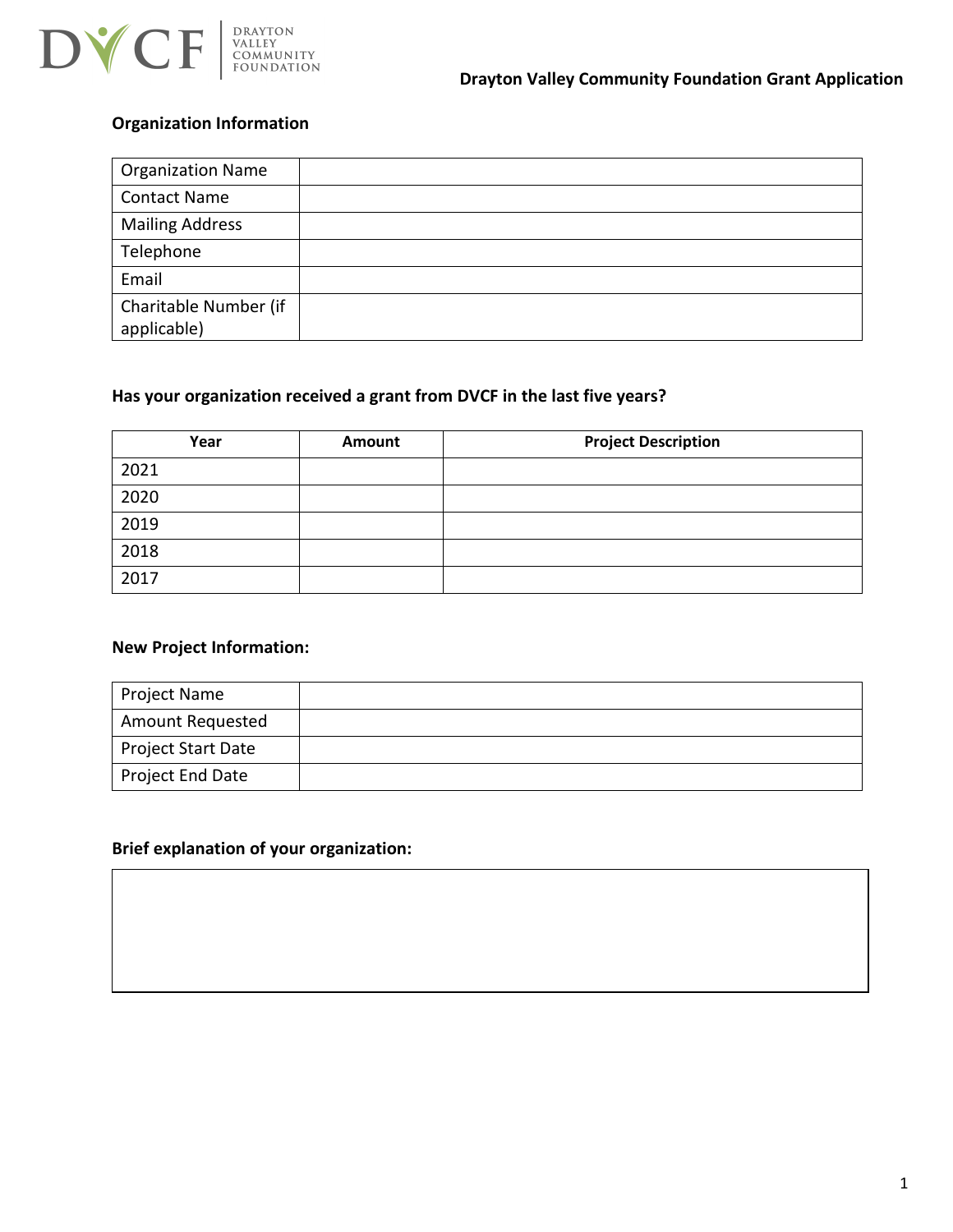

#### **Brief explanation of the project:**

**How will you measure the outcomes of the project? What will you provide that demonstrates the success of your project?**

**If your project only gets partial funding, will it still proceed? How?**

**How will the Drayton Valley Community Foundation be recognized?**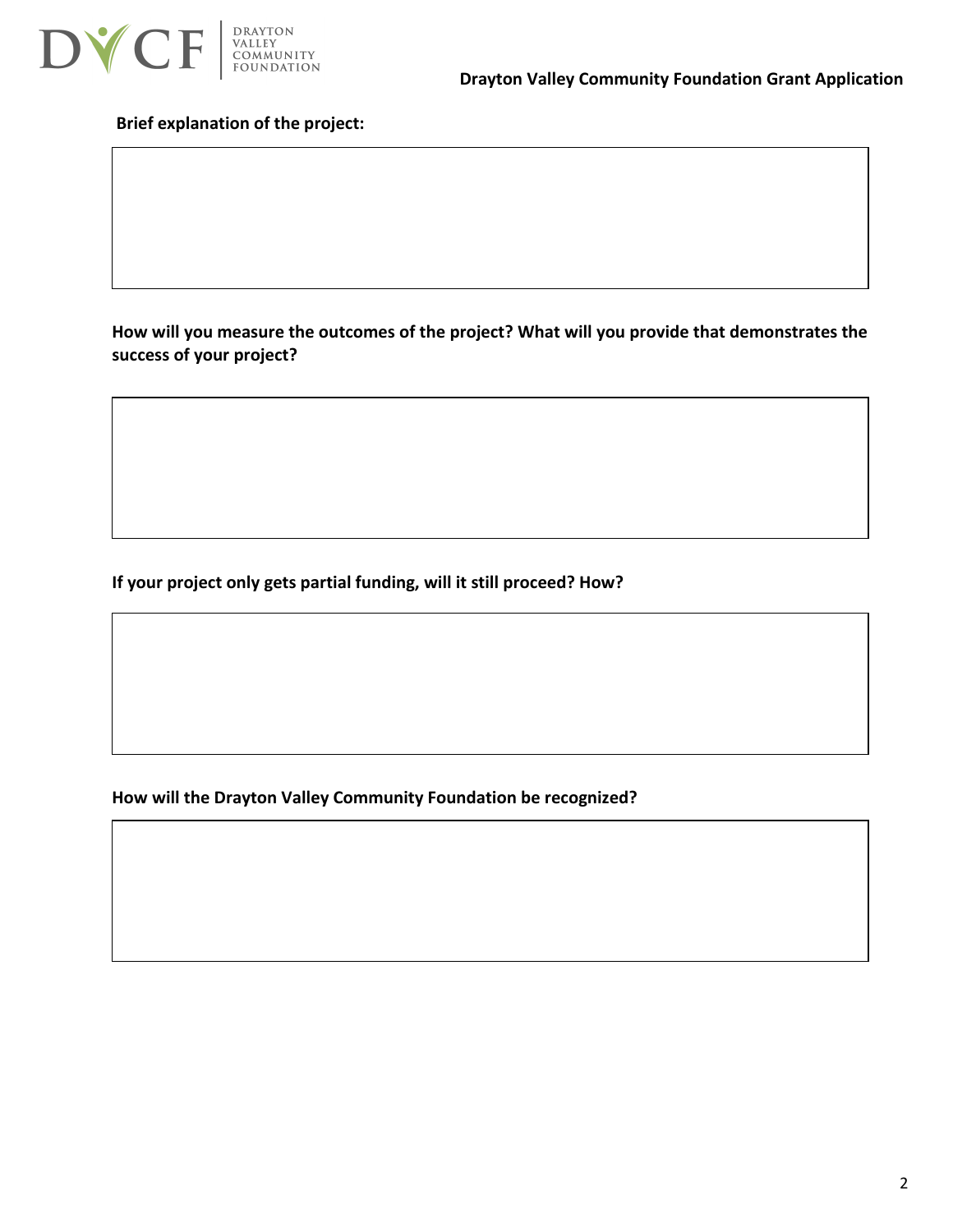



#### **Checklist of Required Documents**

| List of Board of Directors and Officers.                                                                                                                   |
|------------------------------------------------------------------------------------------------------------------------------------------------------------|
| Most recent reviewed financial statements (audited financials are<br>preferred)                                                                            |
| Income and expense budget for current year.                                                                                                                |
| A detailed project budget, including copies of at least two quotations for<br>all capital acquisitions. One quote must be from a local vendor if possible. |

\*Note: All of the above attachments must be included with your grant application in order to be reviewed, including the Project Funding Budget Form below. If any of these attachments are missing, your grant application will not be submitted to the Granting Committee.

\*Schools can provide a school administration list instead of a list of directors/officers.

#### **Authorization:**

This grant application must be digitally signed by a Chairperson, President, or Treasurer of the organization:

| Name                   |  |
|------------------------|--|
| Position               |  |
| <sup>'</sup> Signature |  |
| Date                   |  |

 **By signing this application, you agree to provide DVCF with receipts/documents on the project, if requested.**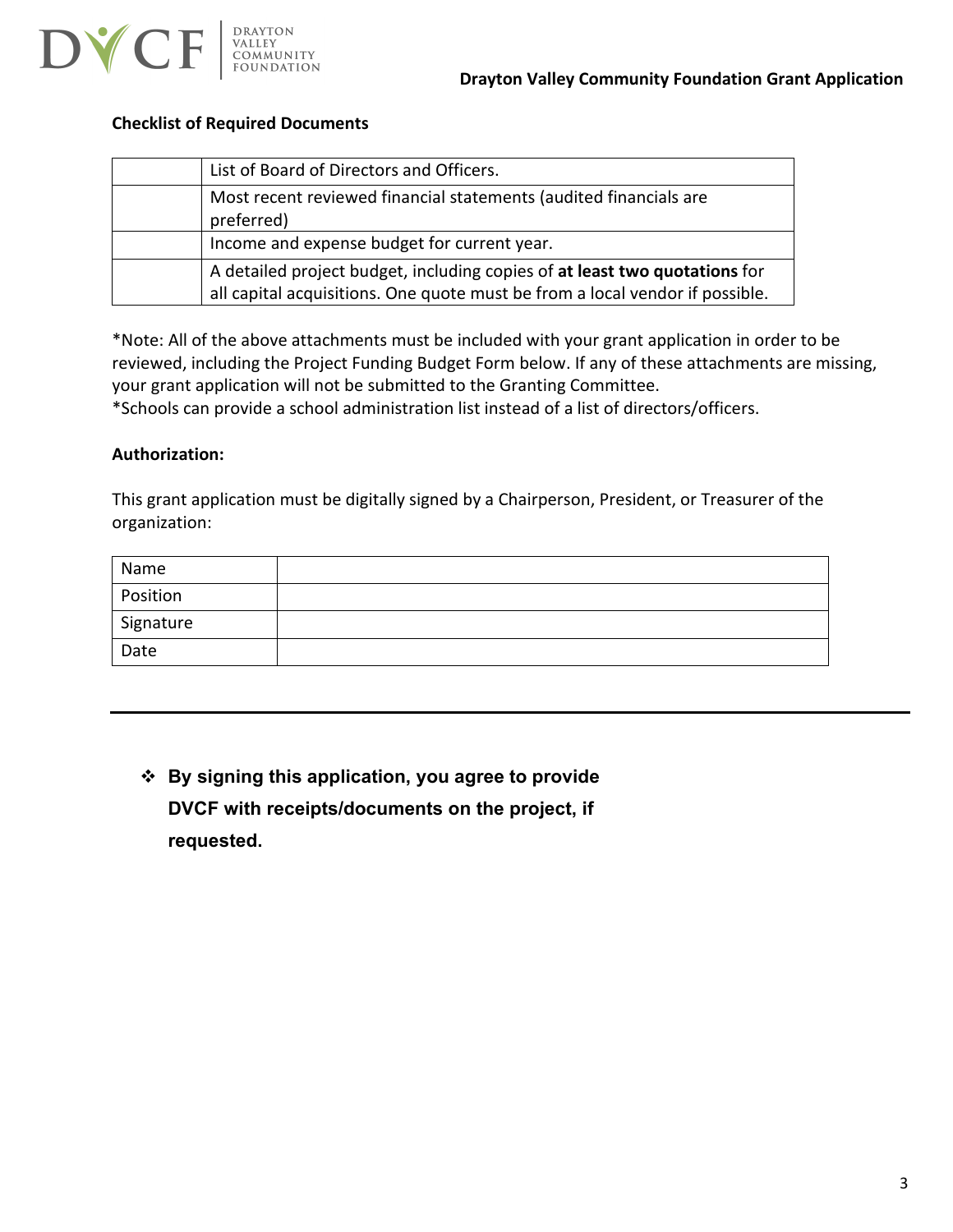

## **PROJECT BUDGET**

## **Project Expenditures:**

| <b>Items</b>                                                                                                                                                                                                                  | Cost                                                      |
|-------------------------------------------------------------------------------------------------------------------------------------------------------------------------------------------------------------------------------|-----------------------------------------------------------|
| Salaries/benefits                                                                                                                                                                                                             | \$                                                        |
| Professional fee/honoraria                                                                                                                                                                                                    | \$<br><u> 1980 - Johann Barbara, martin a</u>             |
| Capital (specify):                                                                                                                                                                                                            |                                                           |
| <u> 1989 - Johann Stoff, amerikansk politiker (* 1908)</u>                                                                                                                                                                    | <u> 1980 - Johann John Stone, markin sanadi bashkar (</u> |
| <u> 1989 - Johann Barbara, marka a shekara tsa 1989 - An tsa 1989 - An tsa 1989 - An tsa 1989 - An tsa 1989 - An</u>                                                                                                          | $\frac{1}{2}$                                             |
|                                                                                                                                                                                                                               | \$                                                        |
| Other (specify):                                                                                                                                                                                                              |                                                           |
| the control of the control of the control of the control of the control of the control of the control of the control of the control of the control of the control of the control of the control of the control of the control | $\frac{1}{2}$                                             |
|                                                                                                                                                                                                                               | $\frac{1}{2}$                                             |
|                                                                                                                                                                                                                               |                                                           |
| <b>Total Project Expenditures</b>                                                                                                                                                                                             | \$                                                        |